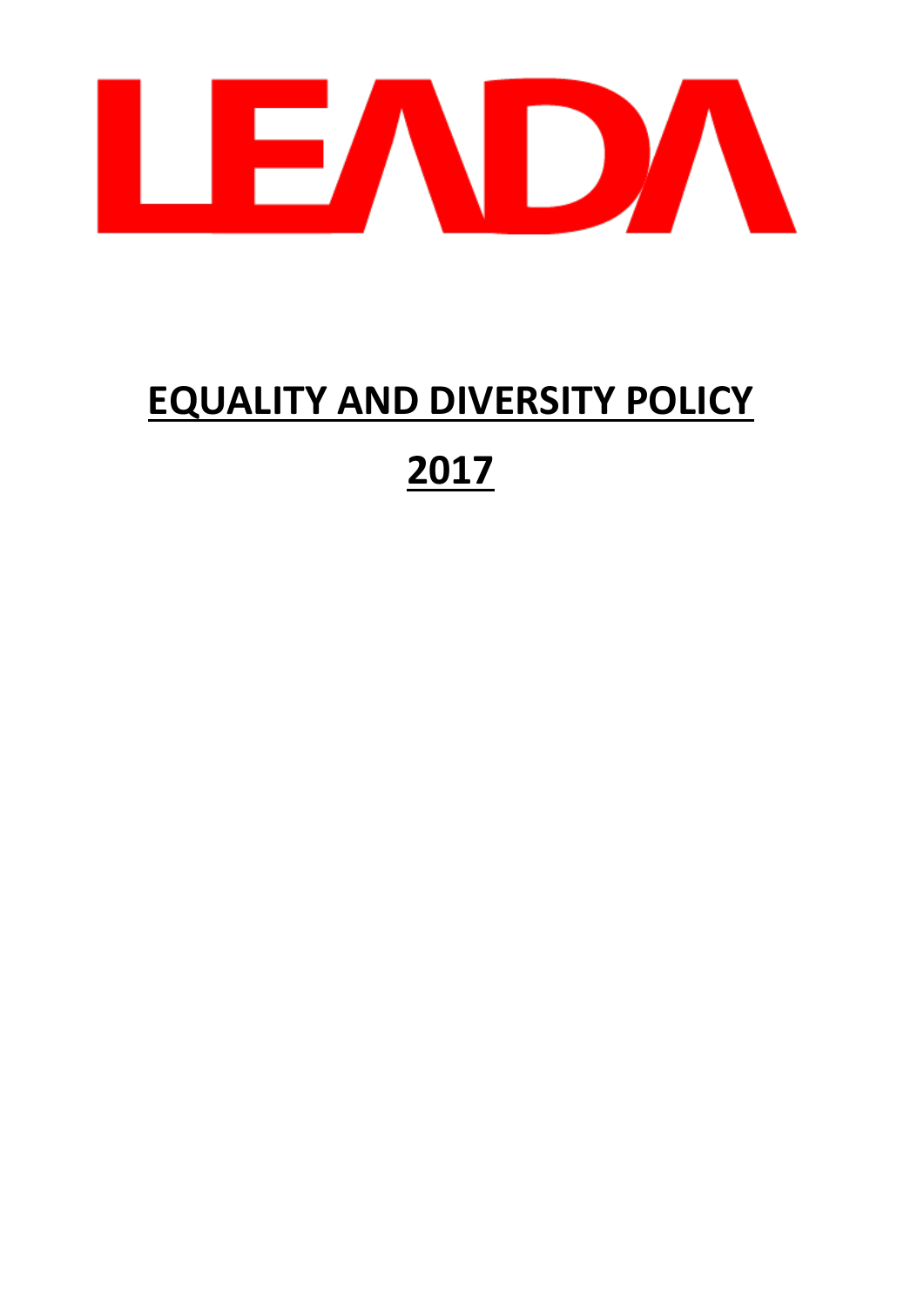# **1.1. Policy Statement**

LEADA CAMBS CIC is committed to promoting equality of opportunity and providing a supportive and inclusive environment. We are proud of our continuing commitment to widening participation and this commitment extends to members (children, young people and adults who are tutored and directed by LEADA CAMBS CIC Cambs CIC) staff and other people who have dealings with us.

#### **1.2 Purpose of this Policy**

The purpose of this policy is to communicate our commitments to equality and diversity by defining:

(i) The expectations of all LEADA CAMBS CIC members and staff within the Community.

- (ii) The key principles of equality and diversity.
- (iii) Our aims and priorities.

(iv) Our arrangements for reporting of incidents and monitoring complaints.

#### **1.3 Supporting Policies and Procedures**

This policy is designed to be used in conjunction with many existing LEADA CAMBS CIC policies and procedures. These include:

- (i) Our stated Aims and Objects (on Website: www.LEADA Cambs CIC.biz)
- (ii) Child Protection and Safeguarding Policy
- (iii) Adult Safeguarding Policy
- (iv) Health and Safety Policy
- (v) Volunteer Policy
- (vi) Our Membership guidelines

#### **1.4 Scope of this policy**

This policy applies to all LEADA CAMBS CIC staff, volunteers, members, freelance workers and contractors. It supersedes all previous Equal Opportunities policies.

#### **2.1 Definition of Equality.**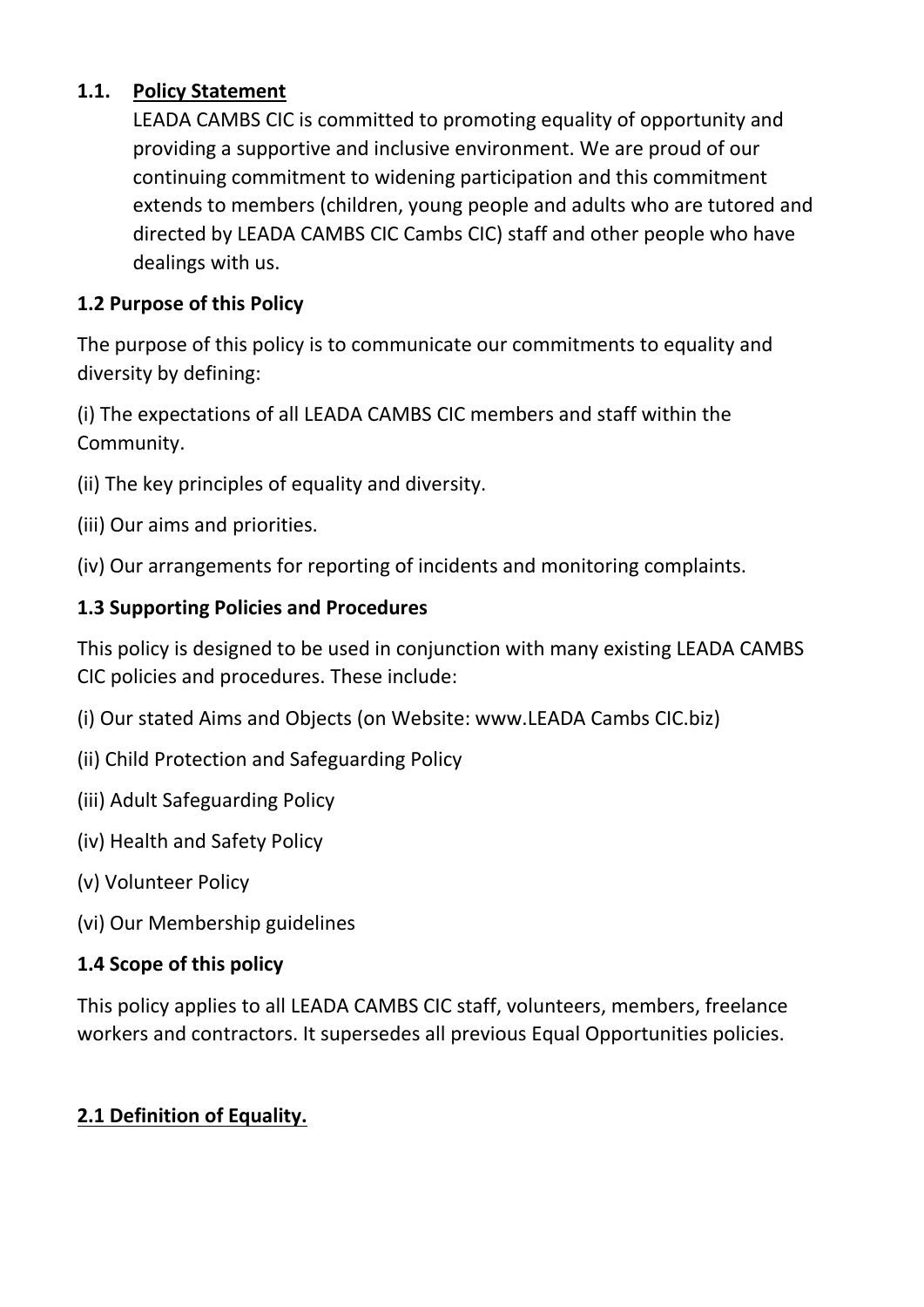Equality does not mean treating everyone in the same way. People may, for example, have different needs and requirements from us. For the purposes of this policy, equality is defined as providing 'equality of opportunity'.

# **2.2 Legal Status**

LEADA CAMBS CIC has a legal obligation to provide 'equality of opportunity' to nine groups of people who hold 'protected characteristics'. These characteristics are defined as people who have different:

1) Genders. Male and female.

2) Races. All racial groups.

3) Religions or Beliefs. This includes certain non-religious belief systems.

4) Sexual Orientations. LGBTQ+

5) Ages.

6) Marital Status. Single, married, divorced, in a civil partnership etc.

7) Disabilities. Physical and mental.

8) People who have Changed their Gender. Transsexual people.

9) People who are Pregnant or absent relating to childbirth.

1: 'People' are LEADA CAMBS CIC staff, volunteers, members, job applicants, course applicants, freelancers, contractors and members of the public who have dealings with us.

2: Protected characteristics are defined by The Equality Act 2010.

# **2.3 Definition of Discrimination**

Discrimination is defined as "Less favourable treatment to a person (or persons) that is not capable of being justified". It is unlawful to discriminate against any person on the grounds of their 'Protected characteristics'. Note that discrimination can occur in many ways.

This includes:

2.3.1 Direct Discrimination For example deliberately selecting only female members for a course which would be appropriate for anyone regardless of gender.

2.3.2 Indirect Discrimination. Where our policies or activities indirectly affect people, who have different 'Protected Characteristics'. E.g. Asking members to put a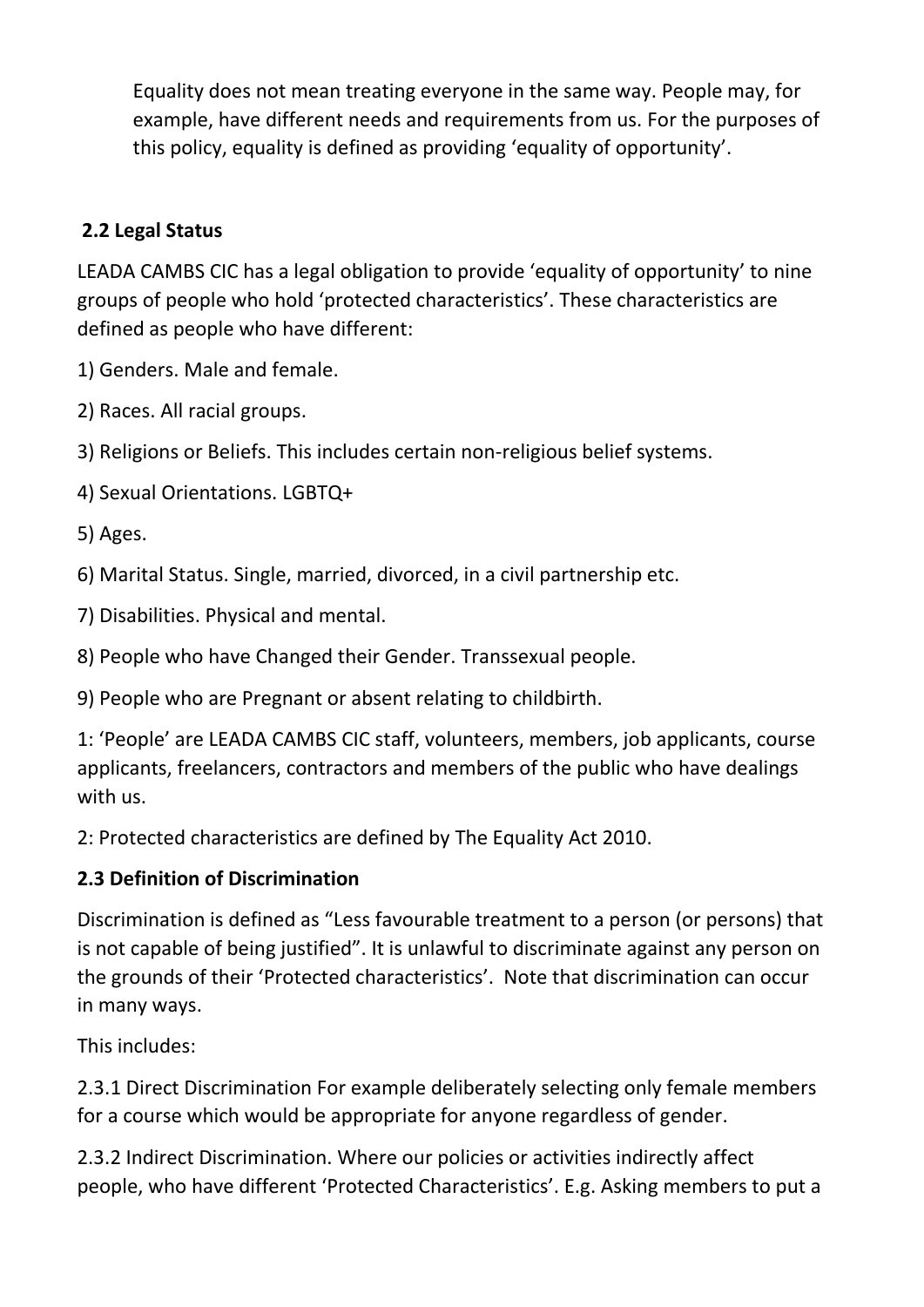complaint in writing may indirectly discriminate against people with certain disabilities as they may find this request harder to comply with than non-disabled members.

2.3.3. Harassment. This can be unwanted conduct which affects the dignity of staff or members in their workplace or creating an intimidating, hostile, degrading, humiliating or offensive environment. Harassment includes acts performed by third parties e.g. members of the public, contractors etc.

2.3.4 By Association For example, where a white member is harassed by other members because she is in a relationship with a black member.

2.3.5 Victimisation For example, where a member of staff is persecuted by a line manager for making a complaint about another employee's behaviour.

2.3.6 By Perception, for example, where a member is perceived to be gay/ not gay and is teased about it - irrespective of the member's actual sexual orientation.

# **Statutory Duty to Promote Equality**

LEADA CAMBS CIC also has a statutory (legal) duty to 'promote' equality of opportunity and eliminate discrimination as defined by The Equality Act Public Sector Duty 2011.

"Promote" can be defined as taking proactive measures to prevent discrimination occurring in the first place and fostering good relations between people who share different 'Protected characteristics'.

#### **3.0 Definition of Diversity**

Diversity is defined as recognising and embracing the differences that exist amongst us all – both inside and outside of the legal framework. We want LEADA CAMBS CIC to be an inclusive environment which respects backgrounds and differences irrespective of, for example, socio or economic status, pastimes, choice of clothing etc.

#### **4.0 Expectations of all LEADA CAMBS CIC Staff and Members**

We expect all LEADA CAMBS CIC staff, members, freelancers and contractors to:

- (i) Uphold the principles of this policy.
- (ii) Challenge behaviour which may marginalise or exclude others.
- (iii) Report behaviours or actions that contravene this policy.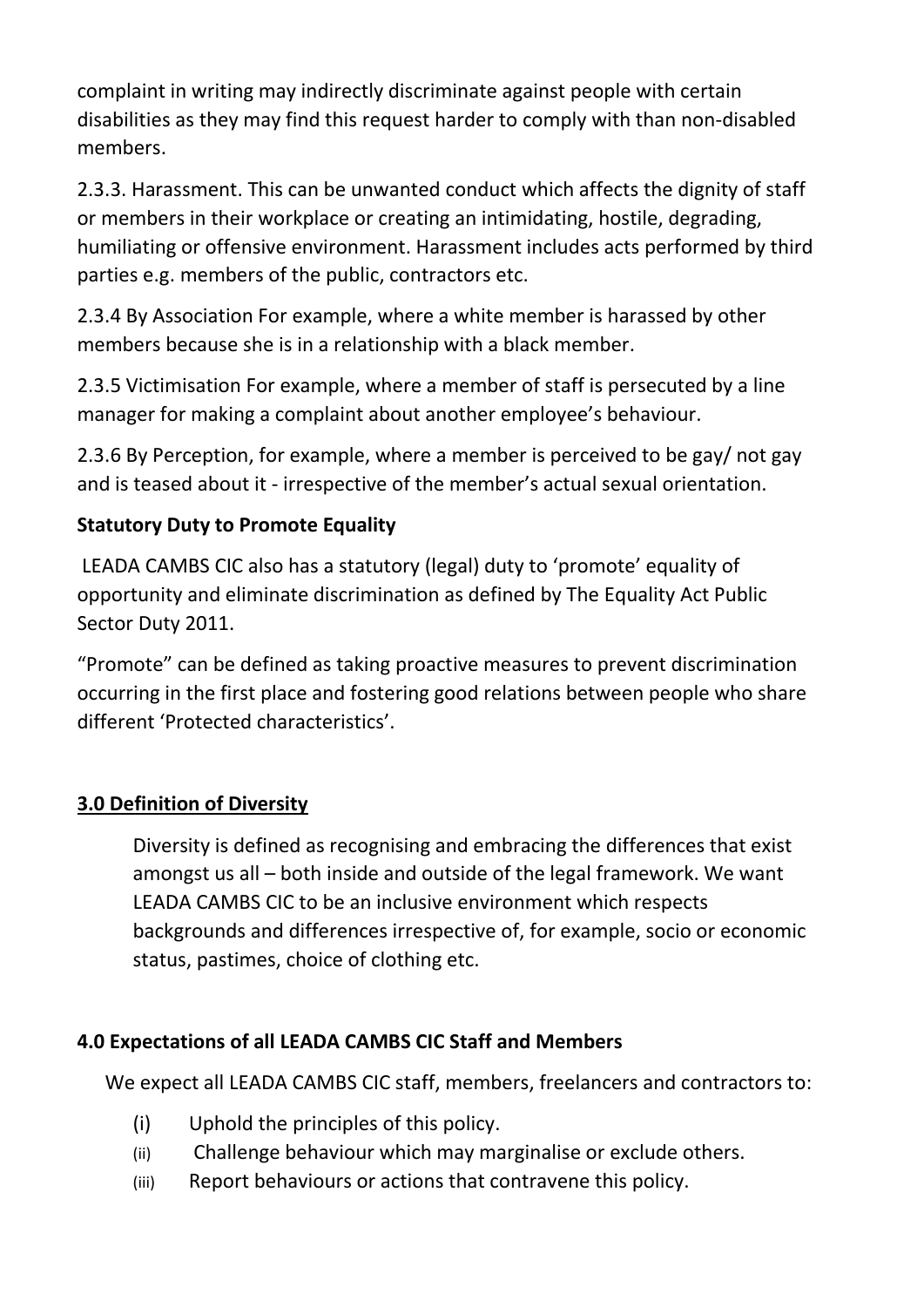#### **Expectations**

4.1 LEADA CAMBS CIC will not accept any acts of discrimination or harassment towards members, staff or other people who have dealings with us.

#### **5.0 Responsibilities for Equality and Diversity within LEADA CAMBS CIC**

Everyone who has a connection with us shares responsibility for promoting equality and diversity.

A summary of key responsibilities is shown below.

| Group                            | <b>Responsible For:</b>                                                                                                                                                                                                                                                                                    |
|----------------------------------|------------------------------------------------------------------------------------------------------------------------------------------------------------------------------------------------------------------------------------------------------------------------------------------------------------|
| <b>LEADA CAMBS CIC Directors</b> | Ensuring the Academy follows all<br>equality and diversity policies and<br>achieves planned objectives.                                                                                                                                                                                                    |
| <b>Principal Tutor</b>           | Demonstrating visible commitment<br>to promoting equality and diversity<br>within the Academy. Development of<br>equality and diversity policies,<br>procedures, strategies and action<br>plans. Monitoring and reviewing.                                                                                 |
| <b>LEADA CAMBS CIC Staff</b>     | Putting our policies into practice.<br>Promoting equality and diversity in all<br>our activities: auditions, teaching and<br>directing. Providing equal<br>opportunity regarding additional<br>needs. Adhering to policies and<br>procedures in respect of complaints<br>of discrimination and harassment. |
| <b>LEADA CAMBS CIC Members</b>   | Respecting others in their language,<br>actions and behaviours. Adhering to<br>our equality and diversity policy and<br>member guidelines. Reporting<br>inappropriate behaviour and actions.                                                                                                               |

#### **6.0 Complaints:**

Any member or staff member may raise a complaint either formally or informally using existing complaints procedures within LEADA CAMBS CIC.